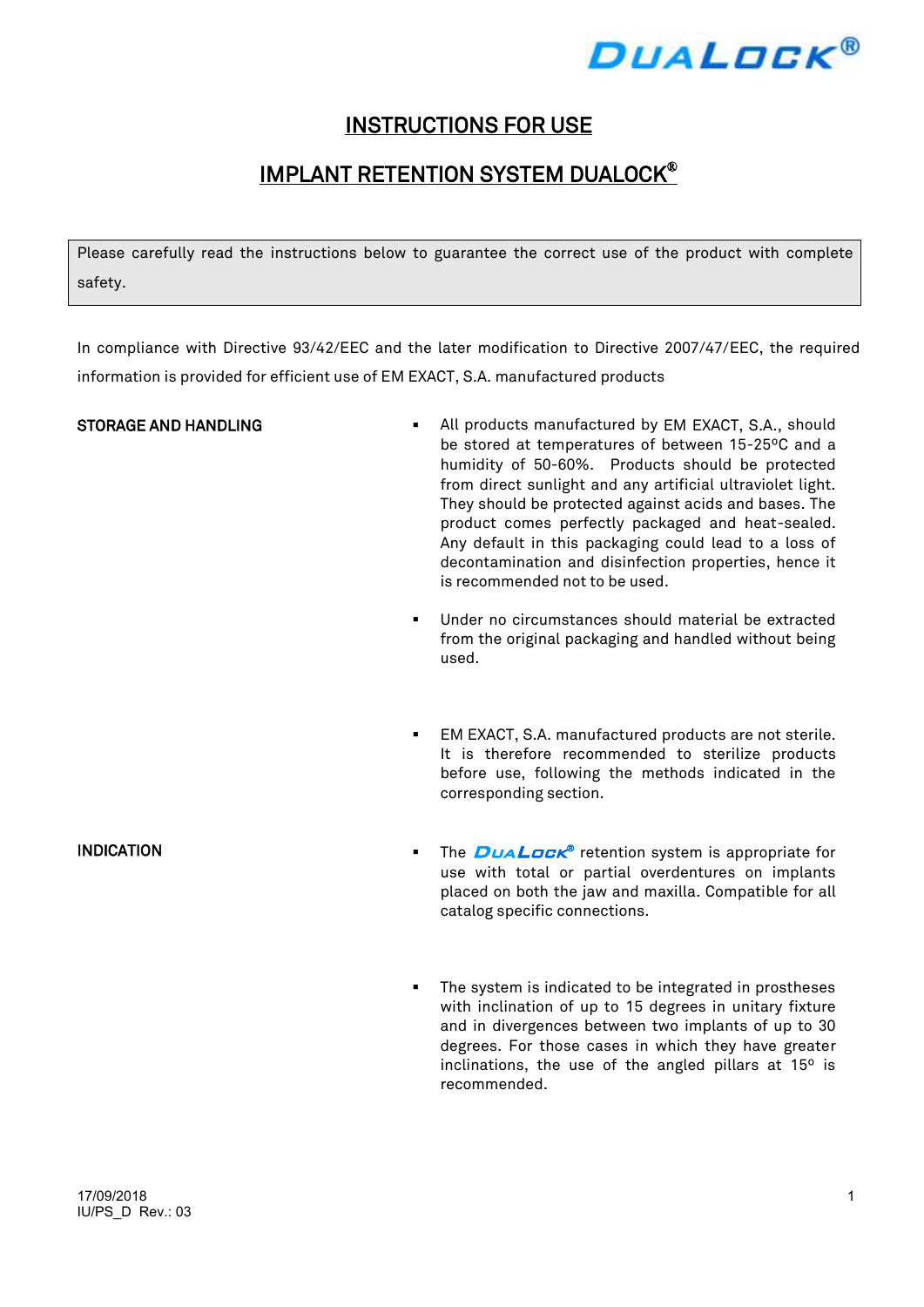

#### CONTRAINDICATIONS

- Contraindicated the use of the products in case of patients with conditions that rule out the use of surgery for the placement of dental implants.
- The use of the  $DUAL$  retention system is not recommended for patients who need a completely rigid connection.
- STERILIZATION METHODS **DUAL CONTROL DUALOCK<sup>®</sup>** products are presented not sterile. It is recommended to follow the method of sterilization by moist heat (autoclave), for the pillar together with the positioner. For male parts (retainers) of Peek and Nylon can be sterilized / disinfected with a liquid chemical sterilizing agent.

#### Sterilization method Pillar and Positioner:

Previously it will be necessary to extract the abutment together with the positioner out of the capsule, insert them in a bag, suitable for autoclaving and continue with the method described below.

It is the method most commonly used in dental clinics and laboratories. Sterilization occurs through a physical agent, moist heat, which produces denaturation and protein coagulation. These effects are mainly due to two reasons:

Water is a highly reactive chemical species. Many biological structures (DNA, RNA, proteins, etc.) are produced by reactions that eliminate water. Therefore, reverse reactions could damage the cell as a result of the production of toxic products. The secondary and tertiary structures of proteins are also stabilized, through intermolecular bonding forces of hydrogen, which can be replaced and broken down by water at high temperatures.

The water steam has a heat transfer coefficient much higher than air. Therefore, damp materials conduct heat much quicker that dry materials, owing to the energy released during condensation.

The autoclave is the most widely used apparatus for temperatures over 100°C. A temperature of 121ºC (overpressure atmosphere), with an exposure time over 15 minutes, following the recommendations of the autoclave manufacturer, is used to destroy spore-forming organisms.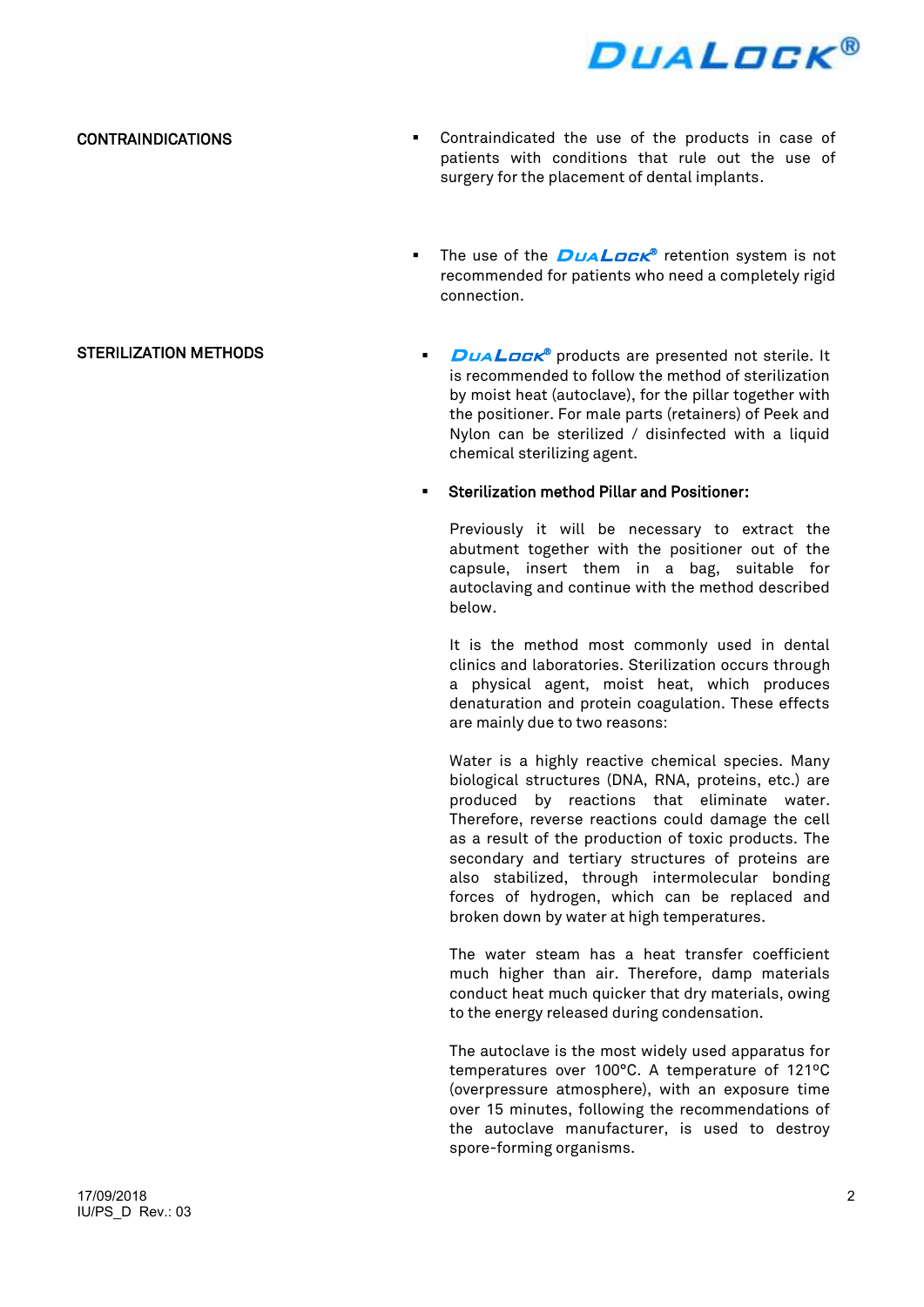# **DUALDCK®**

|                   | Temperature<br>[°C]             |                            |                            |                                |  |
|-------------------|---------------------------------|----------------------------|----------------------------|--------------------------------|--|
| Pressure<br>[atm] | Complete<br>discharge<br>of air | 2/3<br>discharge<br>of air | 1/2<br>discharge<br>of air | Without<br>discharge<br>of air |  |
| 1/3               | 109                             | 100                        | 90                         | 72                             |  |
| 2/3               | 115                             | 109                        | 100                        | 90                             |  |
| 1                 | 121                             | 115                        | 109                        | 100                            |  |
| 4/3               | 126                             | 121                        | 115                        | 109                            |  |
| 5/3               | 130                             | 126                        | 121                        | 115                            |  |
| $\mathfrak{p}$    | 133                             | 130                        | 126                        | 121                            |  |

Influence of incomplete discharge of air at the temperature of the autoclave

#### Advantages

- Quick heating and penetration
- Quick destruction of bacteria and spores
- Leaves no toxic residues
- Low deterioration of exposed material
- Economical

#### Disadvantages

- Solutions which form emulsions with water cannot be sterilized
- **Corrosive on certain metal instruments**

#### Method of sterilization Peek and Nylon retainers:

The male parts (retainers) can be sterilized / disinfected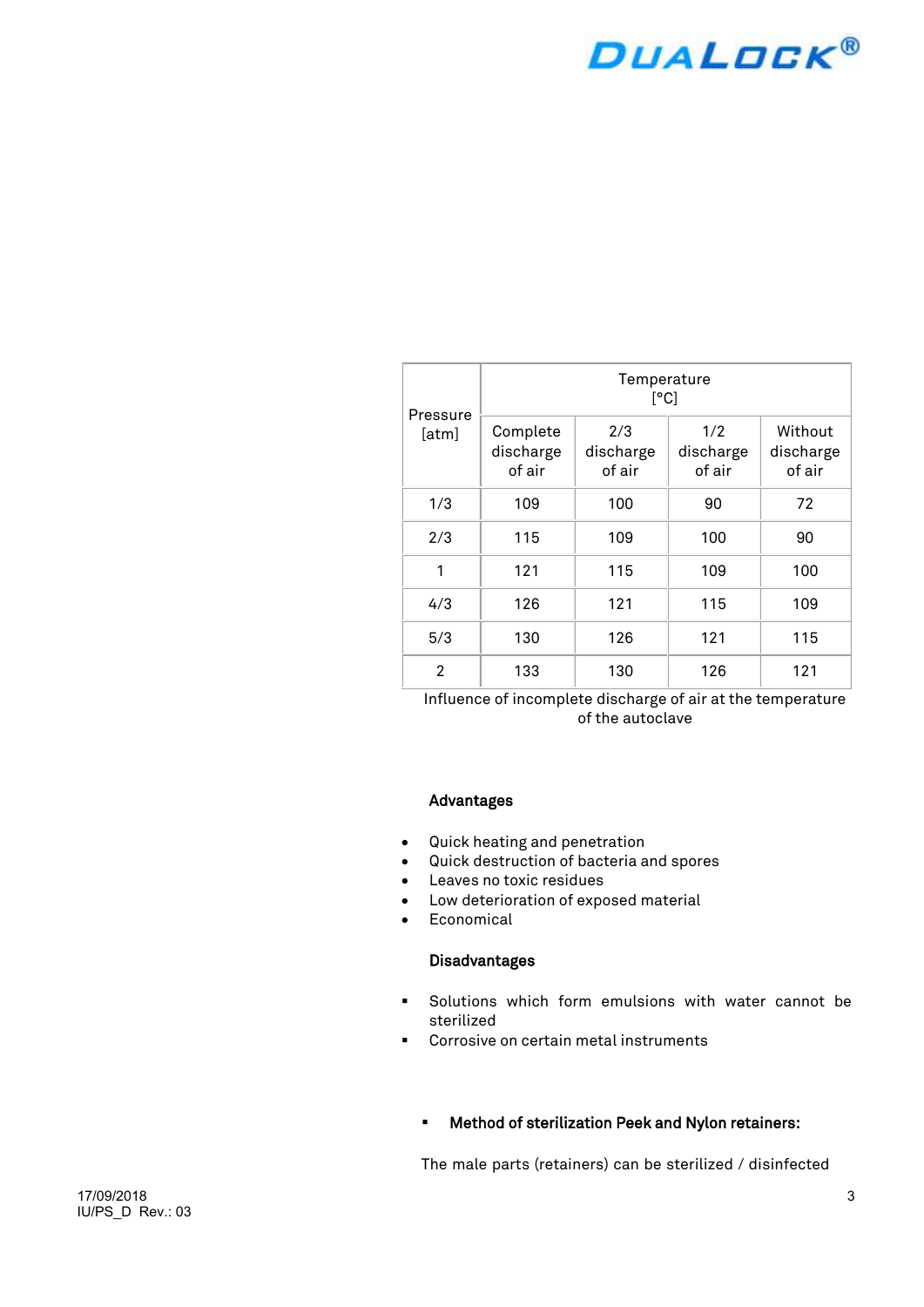

with a liquid chemical sterilizing agent. To guarantee the sterilization / disinfection of the male parts of Peek and Nylon (all microorganisms are eliminated, including the spores of the bacteria Clostridium sporogenes and Bacillus subtilis), they must soak in the liquid sterilizing agent for at least 3 hours at room temperature.

#### RISK DERIVED DURING THE USE OF THE **PRODUCT**

- There is a risk of aspiration or ingestion of the products, when they are used intraorally, so the appropriate measures must be taken to avoid it.
- **There is the possibility of loosening of the attachments,** so maintenance must be carried out and the revisions proposed by the doctor / dentist must be attended.
- **There are risks presented by allergy to the materials** that may appear after the use of the product, in which case the appropriate measures should be taken that could be the immediate withdrawal of the product in the patient.

|  | <b>SYMBOLOGY AND DESCRIPTION</b> |
|--|----------------------------------|
|--|----------------------------------|

| Symbol     | <b>Description</b>                  |  |
|------------|-------------------------------------|--|
|            | Date of manufacture                 |  |
|            | Date of Expiry                      |  |
|            | Single use. Do not reuse            |  |
| LOT        | <b>Batch Number</b>                 |  |
| <b>REF</b> | Article reference number            |  |
|            | Attention! See instructions for use |  |
|            | Details of the manufacture          |  |
|            | Non-sterile product                 |  |
| CE         | <b>MDD CE marking</b>               |  |

### MANUFACTURE AND DISTRIBUTION

**All the products of** *DuaLock***®** series are manufactured by EM EXACT, S.A. and distributed exclusively by Futuracam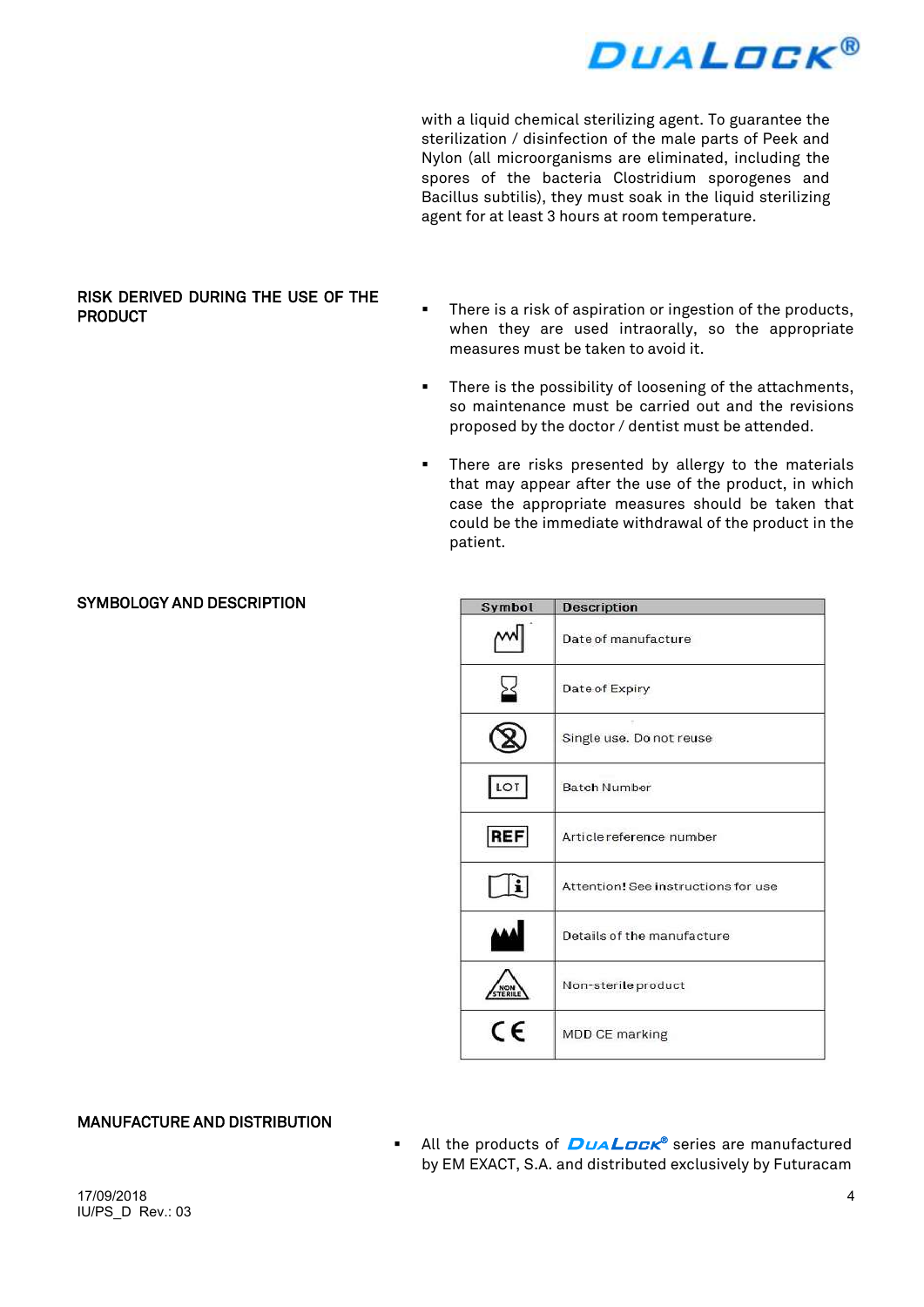

Soluciones Dentales S.L.

#### **PRECAUTION**

- EM EXACT, S.A. products are intended for use by qualified health professionals (Dental Technicians, Doctors and Dentists). Safety and efficiency of supplied EM EXACT, S.A. products, both screws, abutments and other surgical and prosthetic dental accessories are only guaranteed when they are used by qualified professionals.
- Qualified health professionals (Dental Technicians, Doctors and Dentists) are recommended to regularly check for possible changes in the functioning of the product every 6 months.
- EM EXACT, S.A. products are for single use before the expiry date, as indicated on the label. If the product is withdrawn from the patient, it should be disposed of, as it could have been in contact with biological materials of the patient (blood, tissue, etc.), and traces of these could pass to another patient, if it is reused without proper cleaning and disinfection.

RECOMMENDED TORQUE GUIDE **The recommended tightening torque for the Threaded** Pillars is 30 N.cm. For those implants whose insertion torque has been less than 30 N.cm, the tightening of the Threaded Pillars must be done by hand.